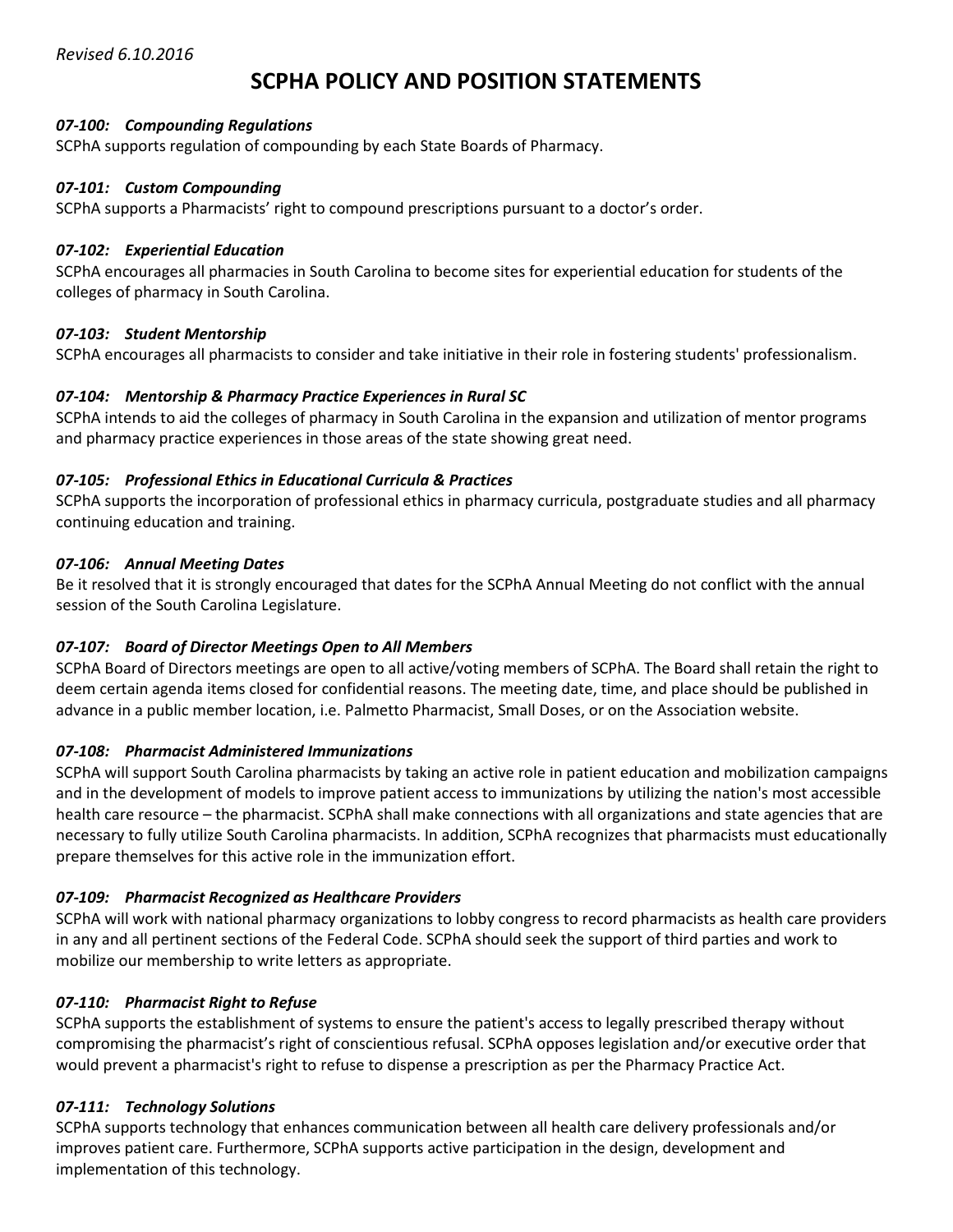# *Revised 6.10.2016*

### *07-112: Any Willing Provider*

SCPhA shall support and educate pharmacists on the Any Willing Provider Law as established in SC. Further, upon request, SCPhA staff will send to members a sample letter, a copy of the law and any other information helpful to assist the member in gaining access to a network that has blocked them.

#### *07-113: Kickback Schemes*

SCPhA does not condone participation in kickback schemes or coercive arrangements involving goods and services within the profession of pharmacy. Furthermore, SCPhA encourages pharmacists to report to the board of pharmacy, individuals and businesses which violate the board rules.

#### *07-114: Emergency Preparedness*

SCPhA supports the continuing development and implementation of education and training of pharmacists and pharmacy students relative to emergency preparedness and response.

#### *07-115: Public Relations*

SCPhA will conduct active public relations programs to improve the perceived vitality and public image of the profession of pharmacy.

#### *08-100: Third Class of Medications*

SCPhA supports the adoption of a third class of medications called behind the counter medications dispensed by pharmacists.

#### *08-101: Physician Dispensing*

SCPhA opposes the dispensing of medications by physicians.

#### *08-102: Student Loan Forgiveness*

SCPhA supports the effort to have student loan forgiveness extended to pharmacists that meet the requirements to serve in rural areas.

#### *08-103: Cigarette Tax Revenue*

SCPhA supports the use of South Carolina cigarette tax revenue for comprehensive tobacco prevention and control programs as well as fund SC health care programs.

#### *08-104: MTM Services*

SCPhA supports the use of pharmacists as healthcare providers and the payment for pharmacists' services as part of medication therapy management.

### *09-100: Tobacco & Alcohol Sales in Pharmacy*

The South Carolina Pharmacy Association encourages pharmacies to discontinue the sale of non-medicinal alcoholic beverages and tobacco related products.

### *09-101: Smoking in Pharmacies*

The South Carolina Pharmacy Association encourages the ban of smoking in pharmacies.

### *09-102: Commoditization of Pharmacy*

The South Carolina Pharmacy Association opposes promoting the profession of pharmacy solely as a commodity. Further, SCPhA encourages the establishment of a single primary pharmacy home for patients to ensure the continuity of care.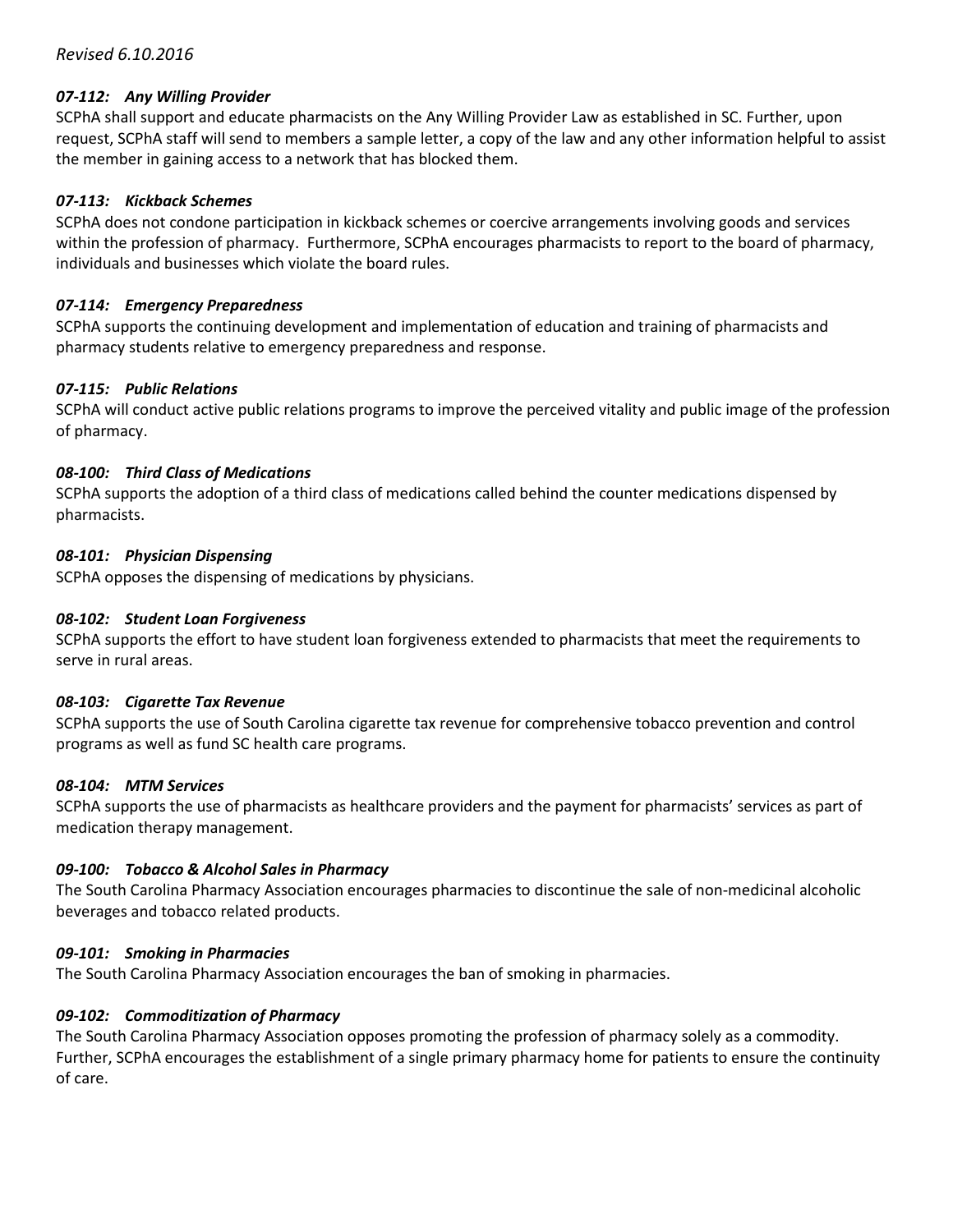# *09-103: Medication Disposal*

The South Carolina Pharmacy Association urges pharmacists to educate patients on the proper disposal of prescription medication in an effort to 1. minimize potential environmental impact of improperly disposed medication and 2. to minimize the potential for substance abuse.

# *10-100: Prescription Transfer Incentives*

SCPhA advocates the elimination of coupons, rebates, and other incentives which would promote the transfer of prescriptions between competitor pharmacies.

# *10-101: HIE and Pharmacist Participation*

SCPhA advocates the inclusion of pharmacists in the development of personal health record systems by both public and private entities.

# *10-102: HIE and Standards*

SCPhA supports uniform standards for personal health record systems that should include, but not be limited to, terminology, security, documentation, and coding of data within a personal health record.

# *10-103: Pharmacist Access to EMR*

SCPhA supports the development, implementation, and management of personal health record systems which allow pharmacists and other health care providers to search, access, and input data. These personal health care record systems should be customized to meet the patient's needs as well as provide a mechanism to differentiate information provided by the patient and the health care provider.

# *10-104: EMR and Patient Education*

SCPhA supports pharmacists in taking the leadership role in educating the public on the importance of maintaining current and accurate medication related information within their personal health records.

# *10-105: Pharmacy Quality Measures*

SCPhA firmly believes that quality assessment measures of pharmacy services should be tested for validity, reliability, and feasibility in various pharmacy practice settings prior to widespread application. Therefore, SCPhA supports the efforts of the Pharmacy Quality Alliance (PQA) to improve the quality of the medication use process by collaborating with key stakeholders to develop a strategy for measuring and reporting performance information related to medications.

# *12-100: Pharmacy-based Laboratory Testing & Health Screening Services*

SCPhA supports pharmacy-based laboratory testing and health screening services and encourages collaboration with other health care providers to ensure appropriate communication, interpretation and use of test results. SCPhA supports revision of relevant state and federal laws and regulations to facilitate pharmacist involvement in laboratory testing and health screening services. In addition, SCPhA advocates for public and private sector compensation for pharmacy-based laboratory testing and health screening services.

# *14-100: Student Pharmacists as Authorized Immunizers*

SCPhA shall pursue legislation that recognizes student pharmacists as authorized immunizers within South Carolina, provided that the student's intern license is in good standing with the SC Board of Pharmacy, the student is directly supervised by an immunizing pharmacist, and the student meets all other training and education requirements for pharmacist-administered immunizations under current law.

# *15:100 Provider Status*

SCPhA, recognizing the evolving and expanding role of pharmacists in the delivery of patient care, advocates for the necessary legislative, regulatory, and payer policy changes to allow pharmacists to practice to the full extent of their training.